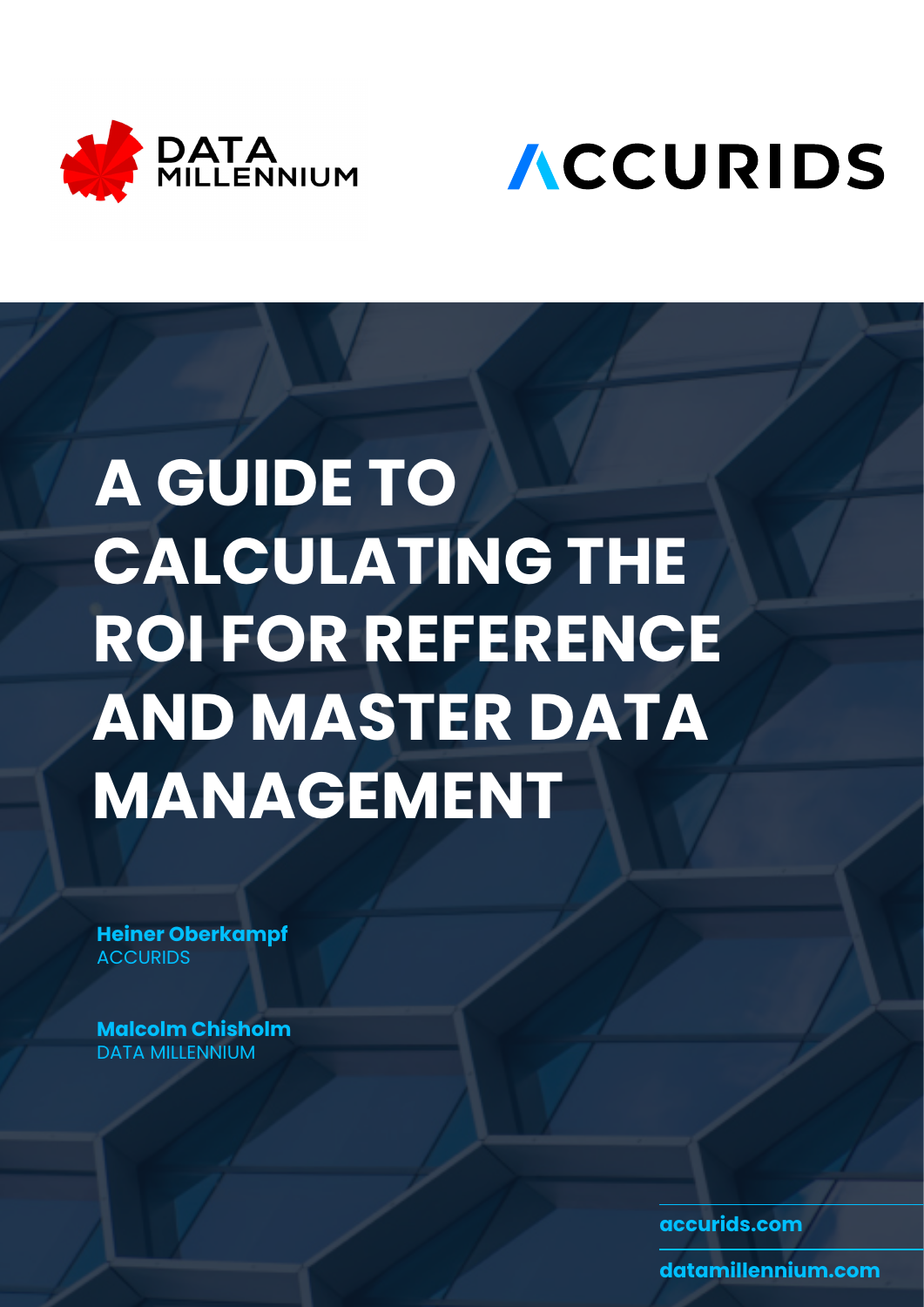### **EXECUTIVE SUMMARY**

A Return on Investment (ROI) is often, but not always needed to make a business case for something, and Reference and Master Data (RMD) is no exception. There would be no need to develop an ROI analysis for RMD if it was mandated by regulators, but this is not usually the case, and executive management will need to be provided with an understanding of what it will cost to implement and run RMD and quantification of the benefits of this implementation. RMD will be just one of many budgetary priorities that executive management is asked to fund. The team proposing an RMD initiative may not understand, or even be aware of all of the other competing priorities. Likewise, the RMD team should not expect executive management to have an intuitive and detailed understanding of RMD. This means that not only must an ROI be developed for RMD, but the ROI must be presented in a way that can be consumed easily and effectively by executive management. Also, the ROI need to have the return on the investment in a reasonable timeframe.

**In this report we show that the long-term gains from investments in RMD have a yearly ROI 16m\$ for any organization with about 10 thousand employees.** Today, there is general recognition that Reference Data and Master Data need to be managed well due to its enterprise-wide impact on data quality. Accordingly, RMD is a key part of the data strategies. The required efforts are, however, often underestimated and we see a gap between recognition of the importance of RMD and the pace at which the maturity of RMD is increasing – often much too slow. While there are content and organizational reasons for the slow adoption, we additionally see a need to more explicitly calculate the ROI for RMD to unlock or re-allocate more resources. The main challenge here is to make long-term effects visible and recognizable in the short term of, say one year or so.

With ACCURIDS, we provide a data registry platform for managing distributed reference and master data across different parts of your organization. The registry is a light-weight approach to reaping benefits of RMD while keeping integration efforts and change in the existing data landscape low.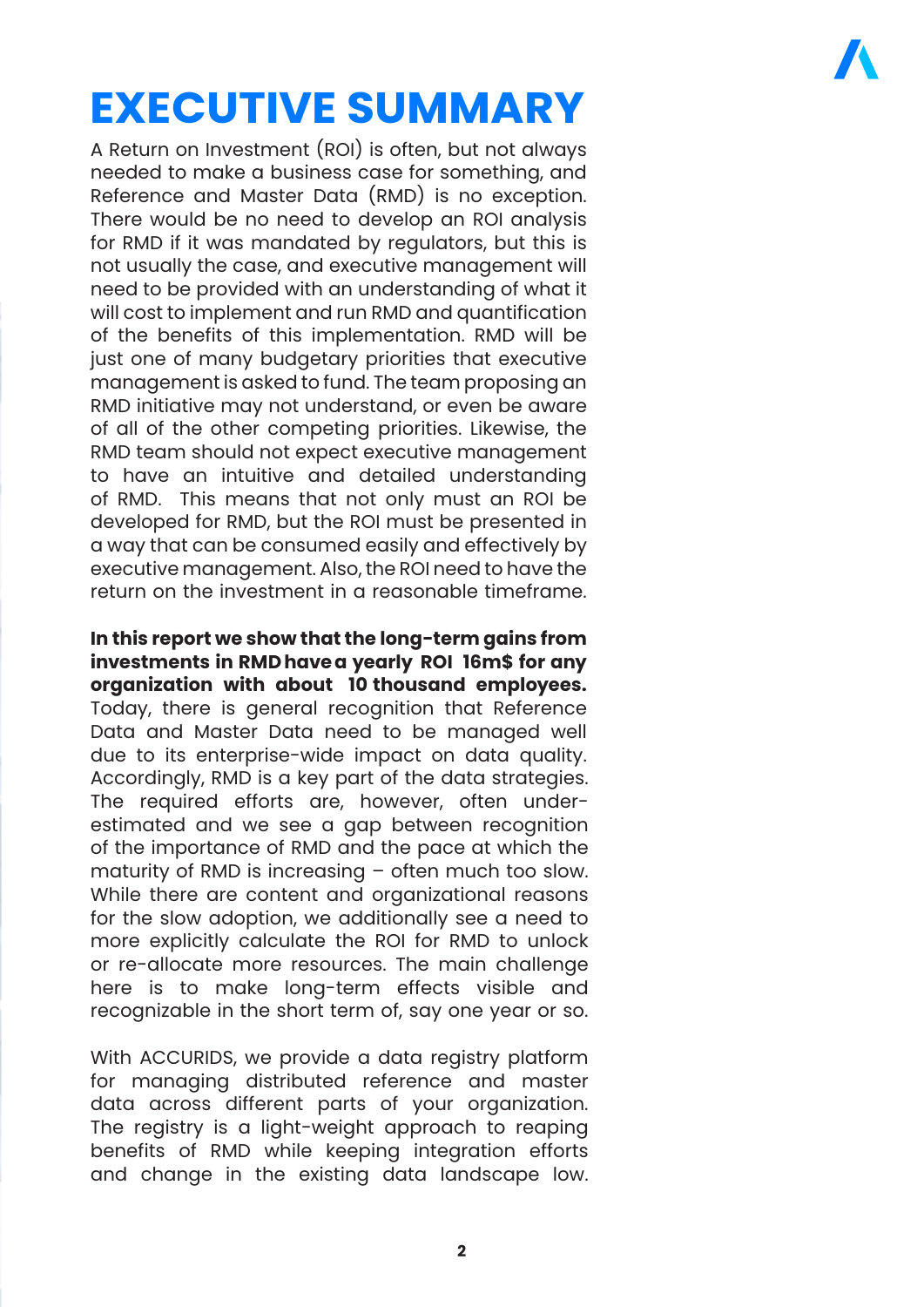### **ROI ANALYSIS KEY COMPONENTS**



#### **Efficiency**

The ability to reduce the required time and cost to perform a given task.



#### Effectiveness

The ability to increase revenue and attain business goals.



#### Risk mitigation

The ability to eliminate or reduce risks or to better deal with the consequences if a risk becomes an issue.

### **SCENARIO FOR OUR CALCULATION**

**= 1000 10%**

#### DATA MANAGEMENT

owners, stewards, curators, maintenance **80k\$/year** annual cost per employee

# **10K** EMPLOYEES



#### DATA INTEGRATION

**2.5%** data engineers, modelers, developers **100k\$/year** annual cost per employee **= 250** 

> hL DATA ANALYTICS

**2.5%** data scientists, BI experts **150k\$/year** annual cost per employee **= 250**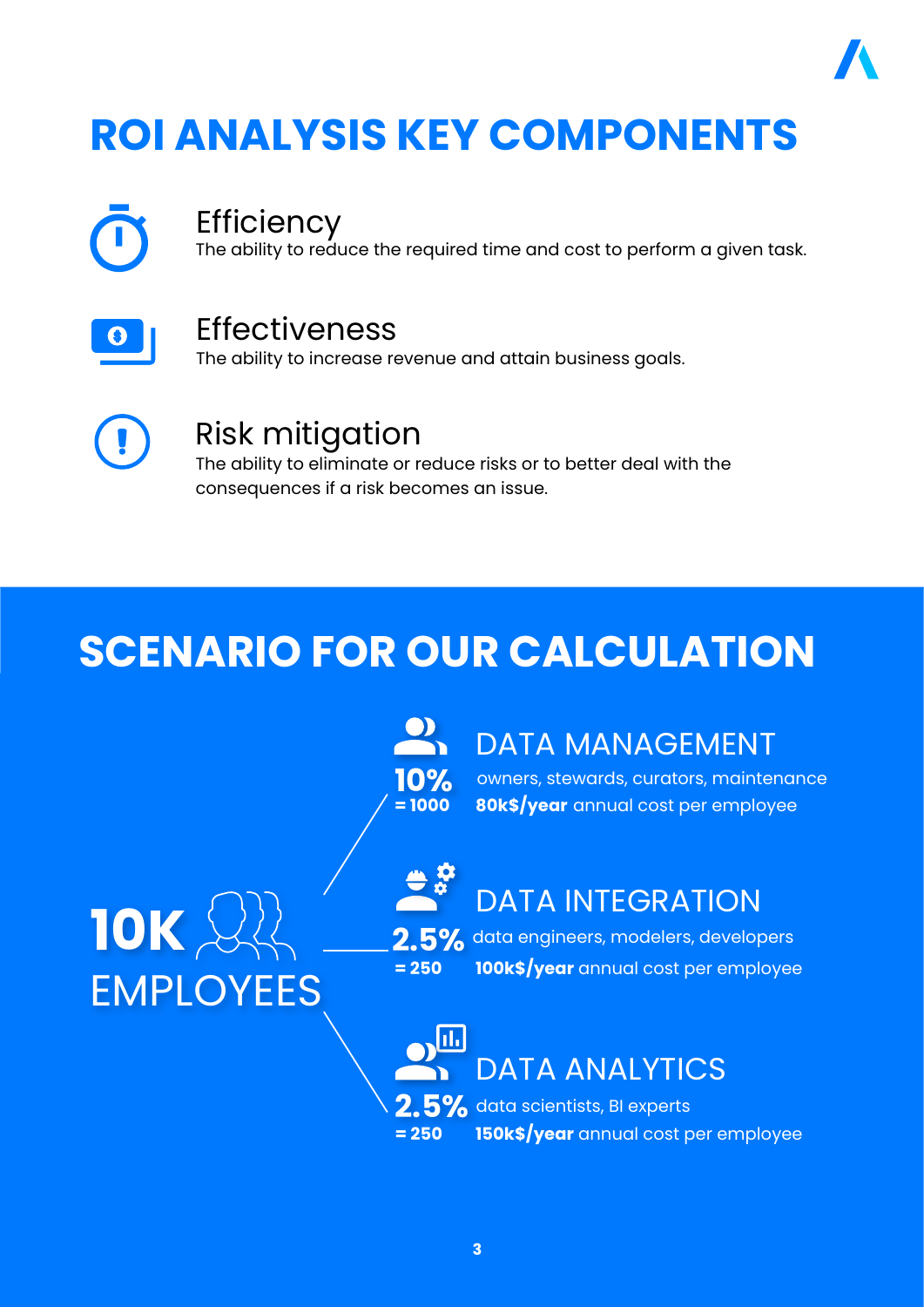

### **EFFICIENCY**

Efficiency is realized through reduced redundancies in RMD maintenance through sharing and reduced data integration and analysis efforts. As we rationalize, proper RMD can save about 16m\$ per year. This is a great sum for justifying corresponding significant investments.

#### **1** Reference master data sharing

Redundantly or (un-)managed RMD is a waste of resources. Discovering RMD, keeping it up to date, analyzing its semantics, checking its data quality, and answering questions about it are examples of these tasks. It is not too difficult to estimate the work-hours required for each task, multiply the result by the number of redundant instances, and determine the level of wasted effort in the enterprise.

A [nice calculator for the ROI](https://www.cdq.ch/businesscase) effect of data sharing is provided by CDQ, according to which about 30% of the costs can be saved through sharing. For your RDM sharing initiative, this means that you can save about 4.8m\$/year.



The ACCURIDS product is built to realize sharing benefits as it provides an RMD registry where RMD from different parts of your organization can be shared with others. Read more about this concept in our paper Managing Data as a [Product with Distributed Reference & Master data.](https://www.insights.accurids.com/rmdm)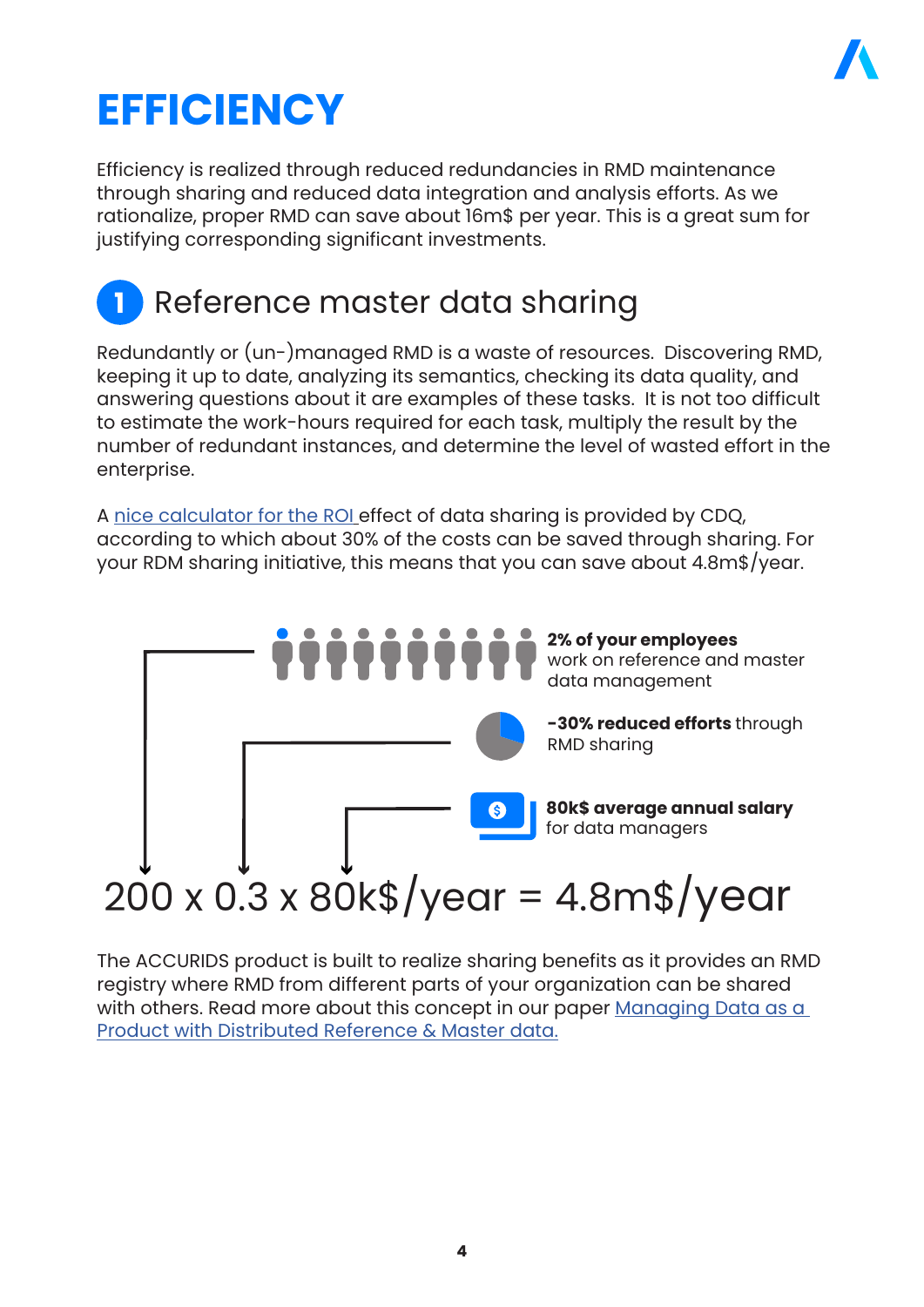

### **2** Reduced integration efforts

When RMD is broadly adopted in your enterprise, data engineers can integrate data from different sources with less effort as the context of data is largely harmonized at the source or because mappings are centrally provided.

We assume a 20% reduced data integration effort for engineers, which will be resulting in savings of 5m\$/year.



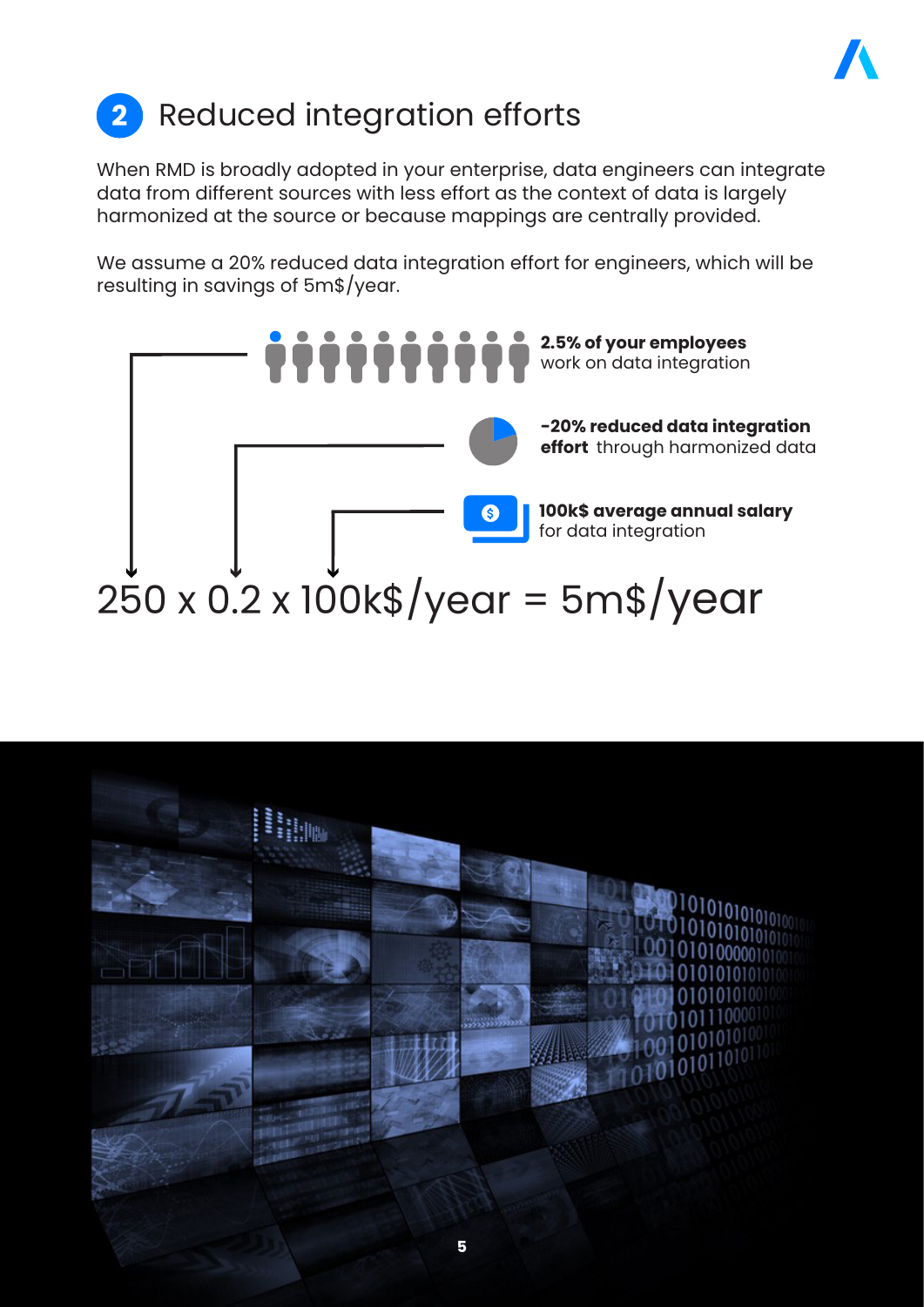

### **3** Improved data quality

A report can break because an upstream reference data table has had a new entry added to it, which the report does not recognize. Similarly, an Extract-Transform-and-Load (ETL) job can break when the logic in it that depends on specific reference data values encounters a new entry from an upstream source. Gathering statistics on such issues, and estimating the losses, can help build an ROI case.

We assume that at least 10% of the time of data management and data integration efforts are attributed to correcting processing issues and that 20% of those (i.e. 2% overall) can be eliminated with properly managed RMD. This leads to total savings of 2.1m\$/year.

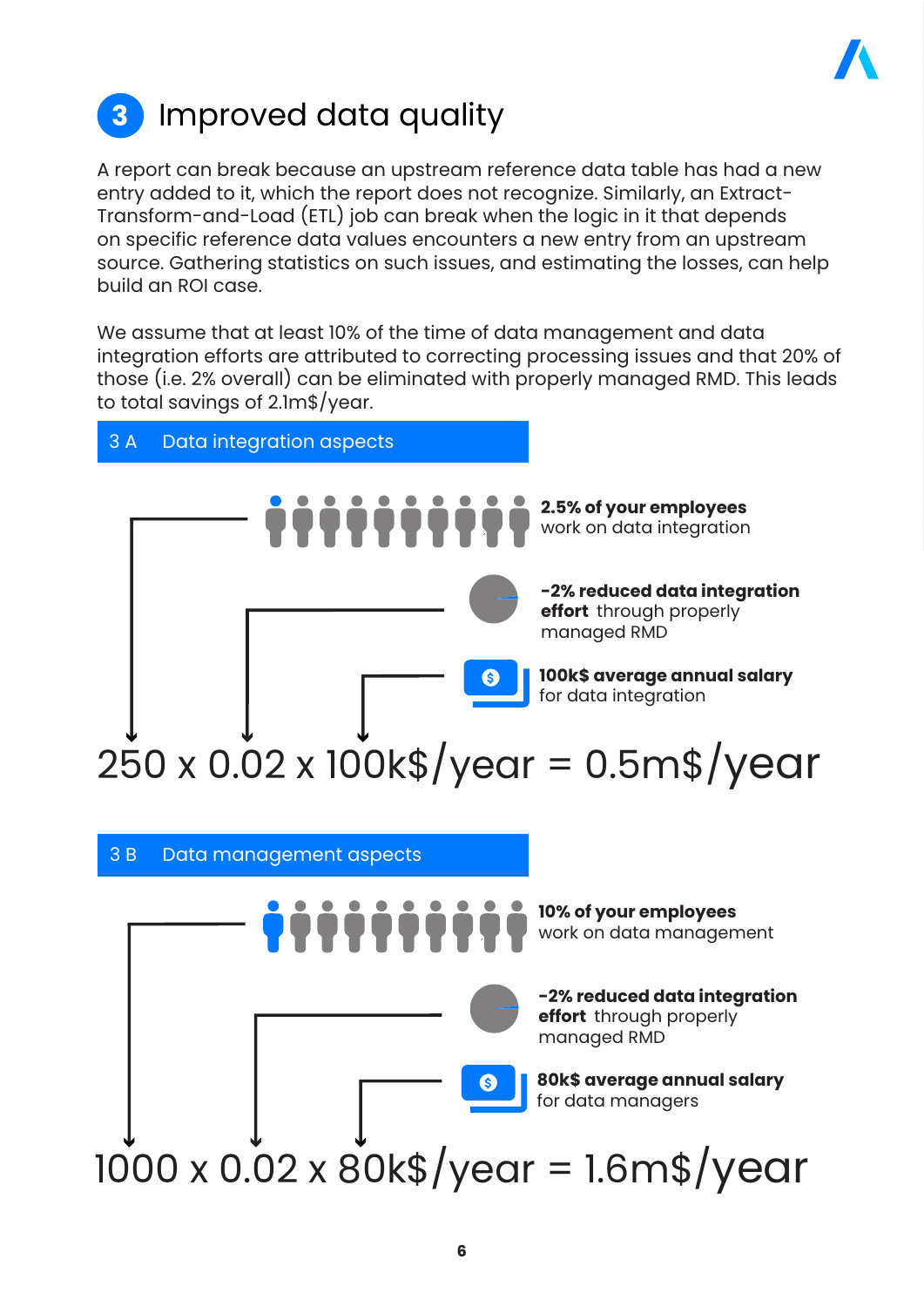

#### **4** Reduced analysis efforts

Adoption of RMD makes the data more self-explanatory because the context is explicit and more standardized. Thus, data consumers (e.g., data scientists) have a reduced need to ask the people who manage the data (e.g., data owners, stewards, or other key experts) to make sense of the data.

Currently, people active in data management activities spend at least 10% of their time answering questions. We assume that at least 50% of this time can be eliminated with better RMD. This amounts to a total savings of 4m\$/year.

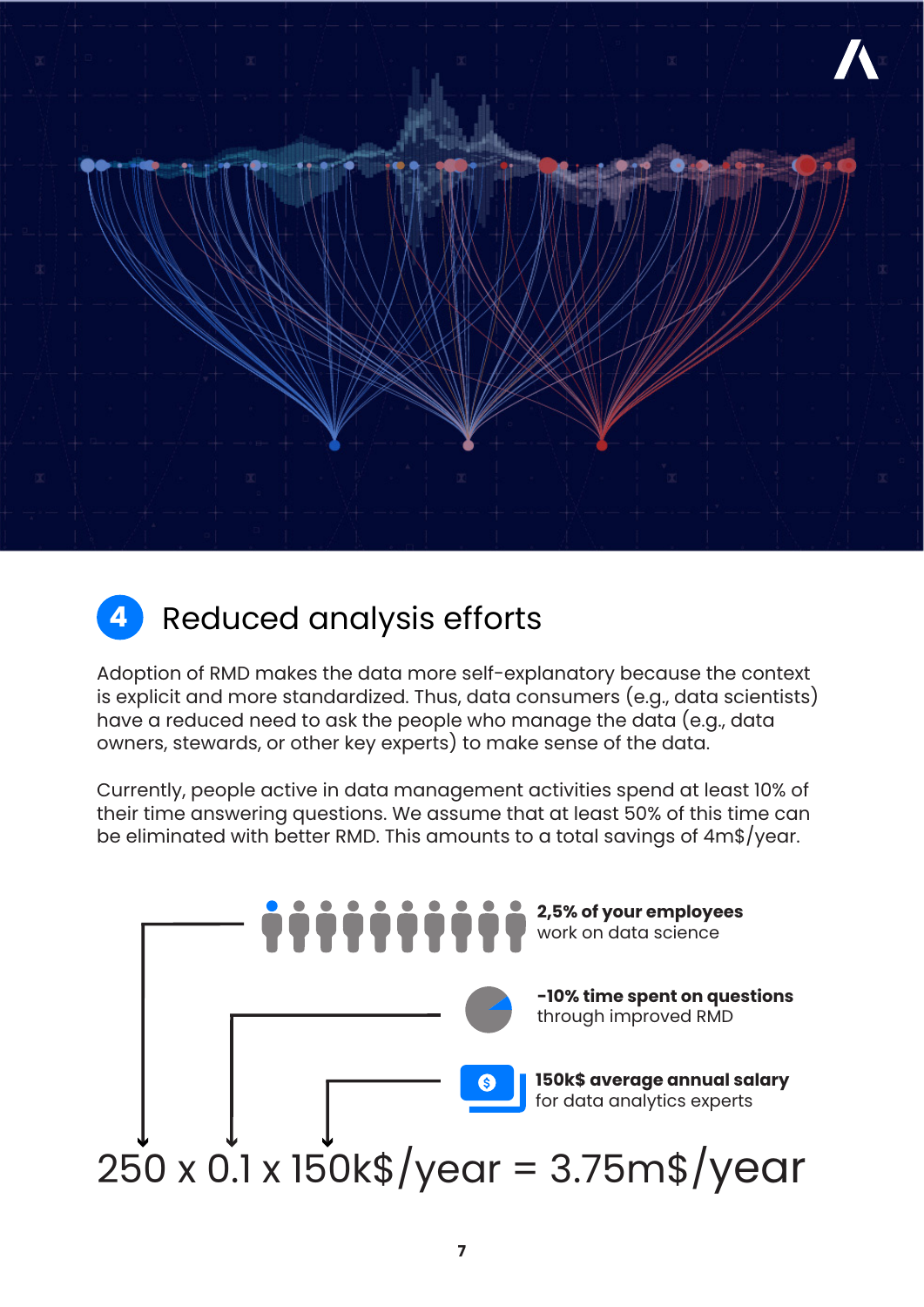

### **EFFECTIVENESS**

As part of the digital transformation, data is now recognized as a product itself - and RMD is what primarily gives business context to other data products. When data needs to be used in an analysis that ultimately is used in making business decisions, it is critical that results are of high quality. Thus, the quality of RMD has a direct impact on several aspects listed below. The ROI of this category heavily depends on the concrete business. The below-mentioned criteria influence, e.g., time-to-market, innovation speed, increased product pipeline, better decisions, and knowledge advantage.



#### Increased Discovery

Enable all people in your organization to find the data they need for their tasks. This requires a data registry and index.



#### More accurate Interpretation

Data meaning needs to be explicit so that data consumers can use it correctly. This means that the reference and master data context must be available to everyone.



#### Faster Integration

Effective value generation often requires a combination of data from different sources. This is faster if you have a high adoption rate of RMD standards across systems.



#### Improved Analytics

Analytics can be semi-automated if the data context uses liked reference and master data knowledge graphs that provide rich input to algorithms.



#### More reliable Results

Data products are reliable only if the data foundation, i.e., RMD is properly governed.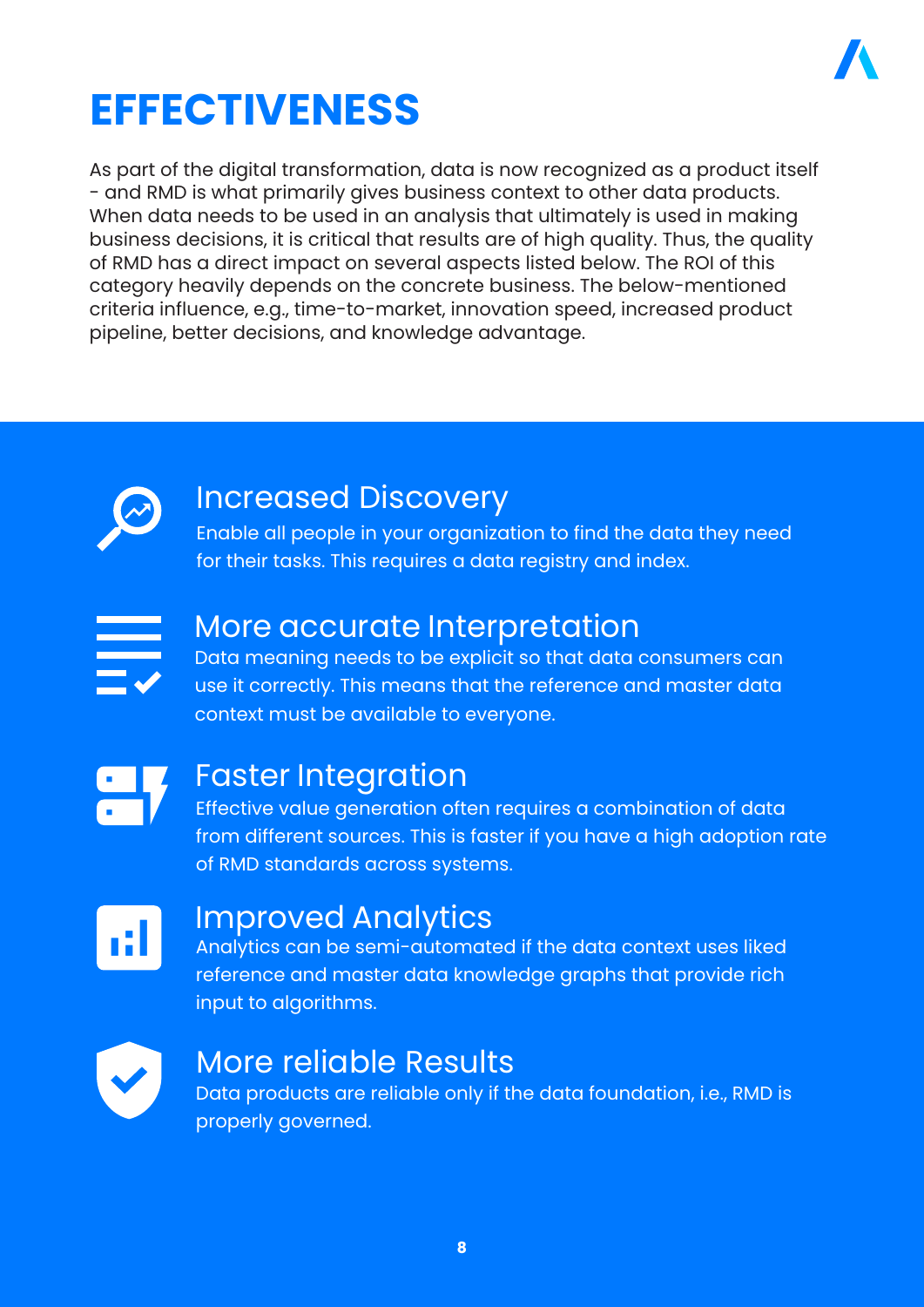

### **RISK REDUCTION**

Lack of Governance of RMD can lead to processing failures and compliance issues.

### **1** Processing failures

As motivated above, data processing can break or be wrong because data context changes or is not correctly recognized. This leads to inacurrate data and correspondingly to erroneous decisions. Absent or unplanned governance of RMD lead to substitute or "organic" processes on the lowest levels with local and intransparent reference data. This hinders the informattion fluency leading to compliance issues because data cannot be understood within the required time and slowing down of the decision making process in general.

The impact of wrong data on business decisions and corresponding outcomes are heavily depending on your business and the type of errors. For instance, [NASA lost a spacecraft because of a mistake with metric units](https://www.simscale.com/blog/2017/12/nasa-mars-climate-orbiter-metric/). Though most of your colleagues may be reluctant to talk about similar issues in your organization, it is important to bring these to the surface to avoid them in the future. Additionally, these issues are very illustrative also for management presentations.

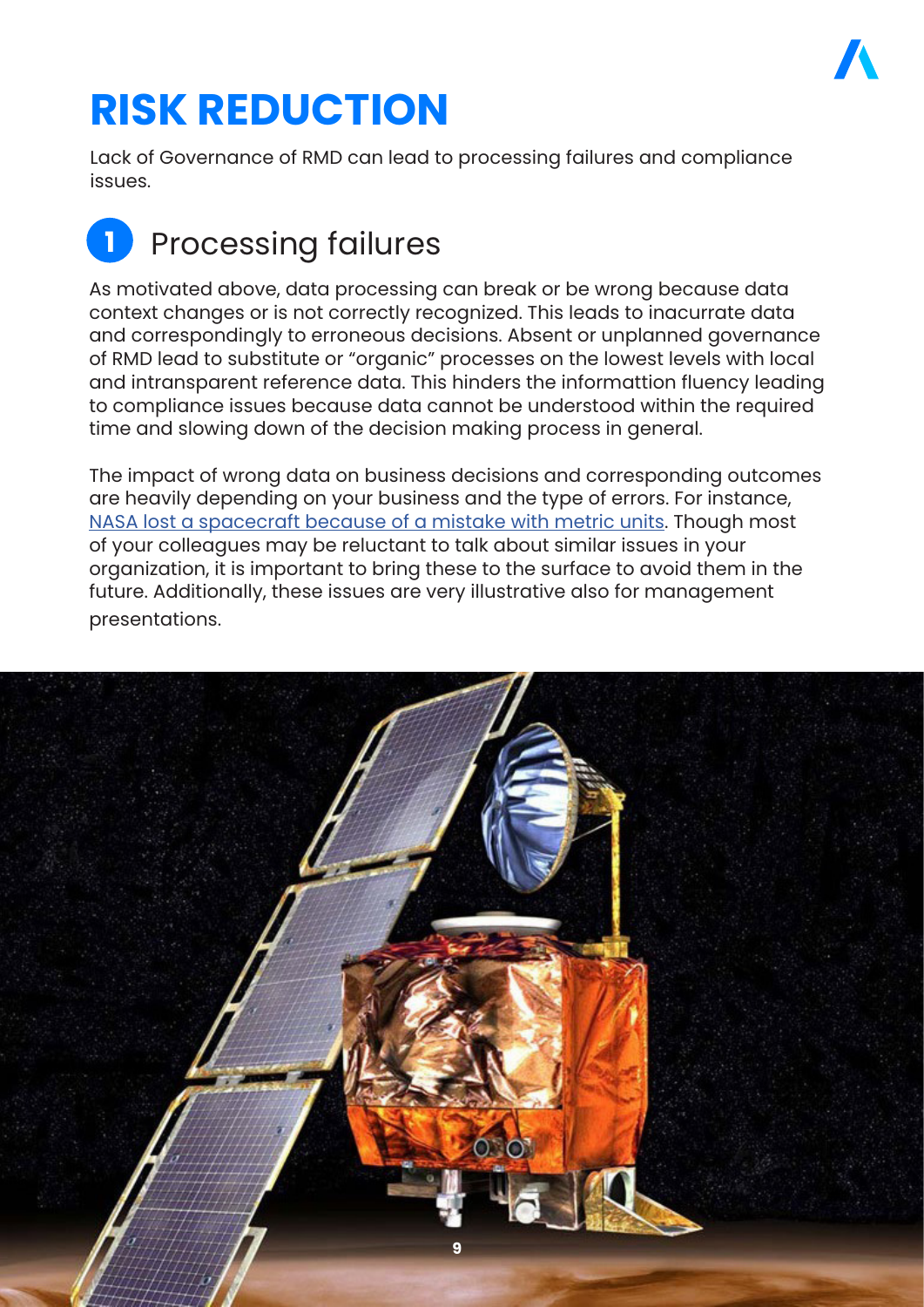

### **2** Compliance issues

Since RMD is at the core of enterprise information, audits will very likely touch it - and lack of governance or the inability to answer basic questions about, e.g., products, clinical studies, or other regulated information will have significant consequences. Also, GDPR is related to master data, e.g., about customers or suppliers.

As compliance is a 'non-negotiable', the ROI can be determined best by checking past audits and audit issues regarding the role of RMD. This helps to justify existing RMD maintenance efforts and motivate further investments.

Currently, under GDPR, the fines may sit at 10 million Euros or 2% of the previous year's revenue (whichever is highest). While GDPR focuses on Personal Identifiable Information (PII), it is good practice to have a proper data management structure for all data within a business.

An example would be [1&1 Telecom in Germany getting a 9.55 Million Euro fine](https://dataprivacymanager.net/e9-55-million-gdpr-fine-for-11-telecom-in-germany/) for failing to have the proper infrastructure to manage and secure their data. While many of the GDPR Data Breach headlines tend to focus on the unauthorized collection of data and inadequate data security, it can also cover RMDM. Having a proper management system can mitigate this risk, including storage, access and decommissioning of data. See, e.g., [Morgan Stanley´s \\$60 Million fine for](https://www.occ.gov/static/enforcement-actions/ea2020-058.pdf) [failure to properly decommission.](https://www.occ.gov/static/enforcement-actions/ea2020-058.pdf)

Compliance is a 'non-negotiable' and it is worth making the role of RMD transparent when discussing with senior stakeholders.

#### Compliance Components













Law Policies Regulations Rules Standards Transparency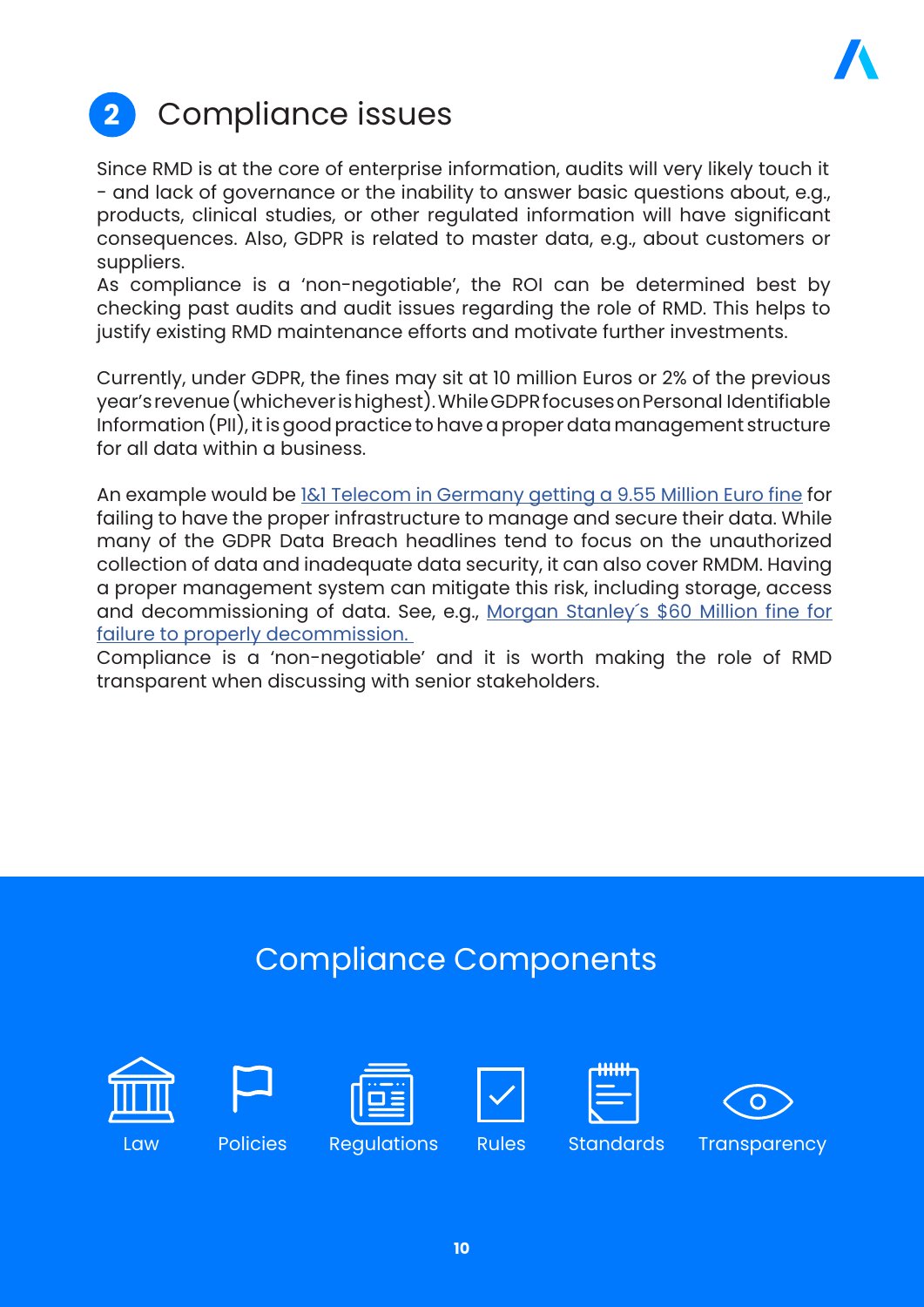

## **AND WHAT ABOUT ACCURIDS?**

ACCURIDS is a registry for distributed reference and master data. It serves as a discovery solution and provides reliable access for anyone in your organization to reference data managed in different applications. The key functionalities include

1. Global lookup service that allows searching for any term or code used within the enterprise. This allows data stewards to find the preferred terminologies for a given domain and encourages re-use instead of recreation.

2. Persistent identifiers can be generated to provide long-term stable and resolvable IDs on which users and applications can rely – even when the place where the reference data is managed changes. Persistent IDs are required for [FAIR](https://www.go-fair.org/fair-principles/) data.

3. Matching reference data is important to aligning existing terminologies that are already used. ACCURIDS automatically generates matching proposals. Data stewards need to review and approve suggestions before mappings become available.

4. Public standard terminologies such as the Gene [Ontology](http://geneontology.org/), [NCBI taxonomy](https://www.ncbi.nlm.nih.gov/taxonomy) or [Legal Entity Identifiers](https://www.gleif.org/de/about-lei/introducing-the-legal-entity-identifier-lei) can be imported into ACCURIDS so that all internal consumers are using the same, latest and, validated version.

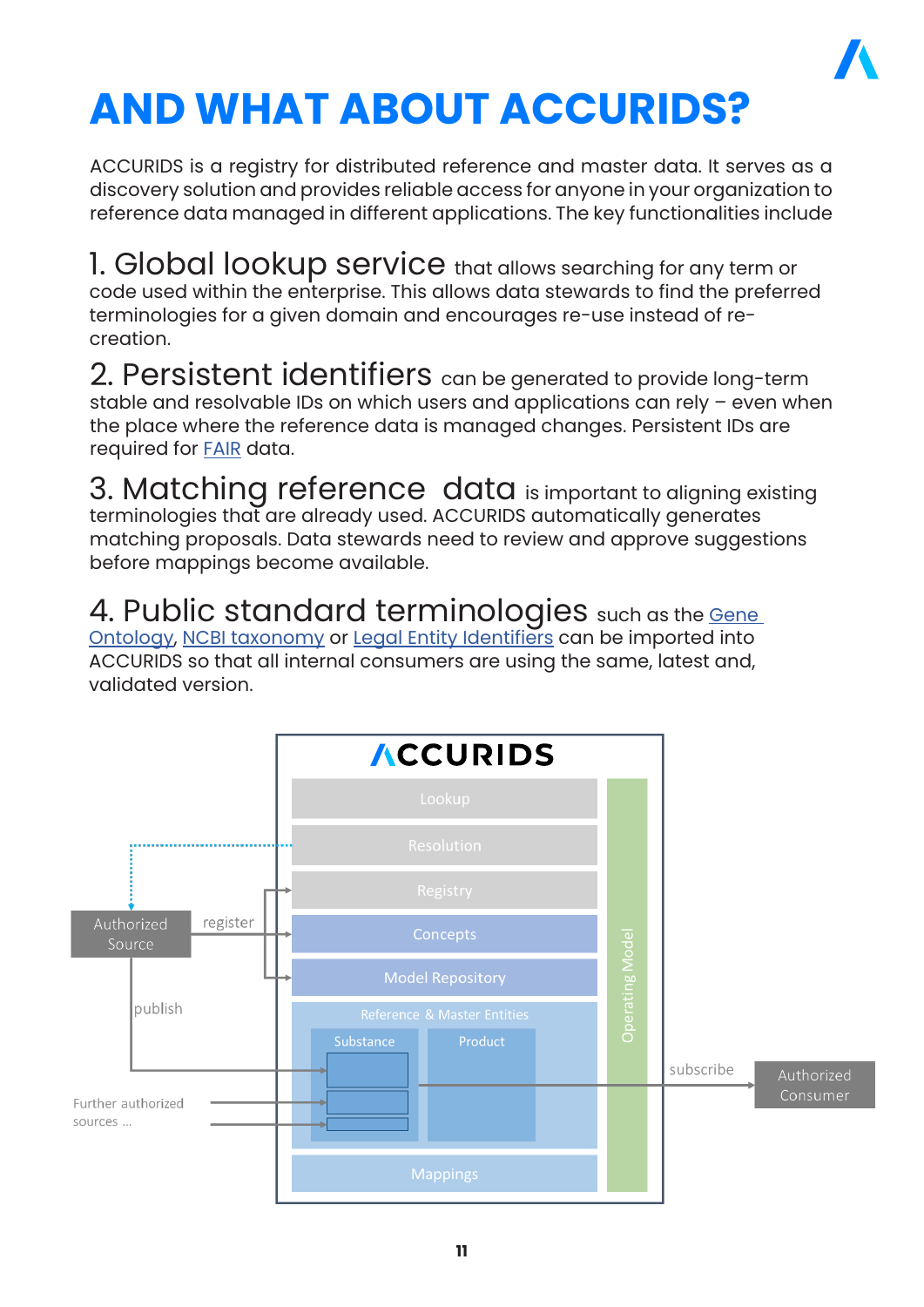

### **CONCLUSION**

Sometimes an organization has got to the point where it recognizes that RMD must be addressed, and in such cases, a well-documented ROI analysis is more of a precursor to a strategy. However, in most organizations, the ROI will need to advocate for an investment in RMD that may not be intuitive to executive management. Careful attention to all categories of return, with studies from the organization, as well as explicit linkage to business strategy, are needed. Academic studies can sometimes add needed support. The estimation of the investment needed must be based on a very detailed set of requirements, which inevitably require a somewhat clear picture of the future state and a link to business goals.

The estimation of the return must be credible, and not vague, and be able to stand up to tough questioning. None of this is easy, but proposals for resources rarely are. Good preparation will ensure the success of an RMD ROI proposal.



#### 15.6m\$ savings annually

- 4.8m\$ through RMD sharing
- 5m\$ for reduced integration efforts
- 2.1m\$ by virtue of increased data quality
- 3.75m\$ through reduced analysis efforts



#### More effective data products

- increased discovery
- more accurate interpretation
- faster integration
- improved analytics
- more reliable results



#### Significant risk reduction

- reduced data processing errors
- higher compliance standards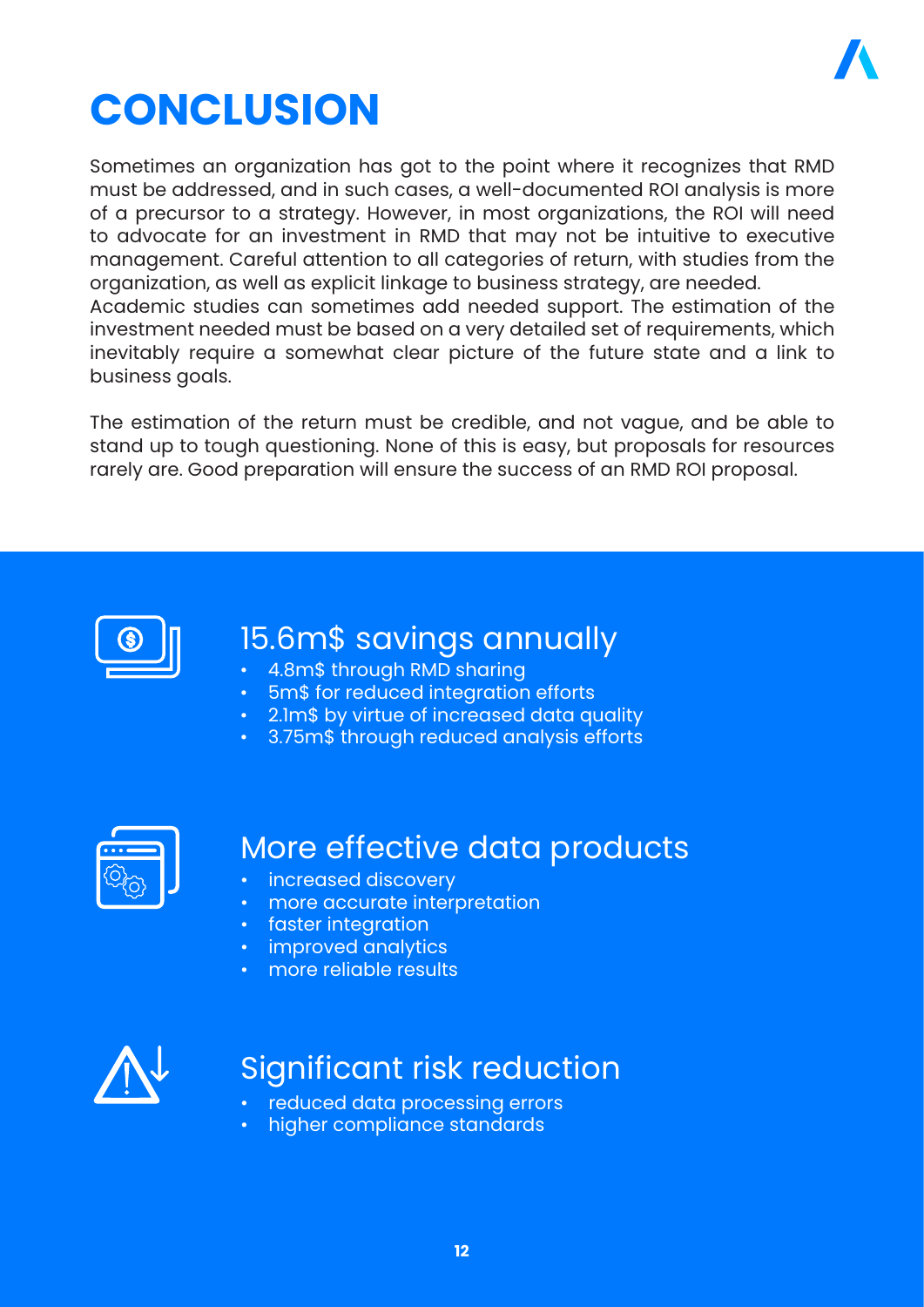

### **RELATED WORK**

Though frequently overlooked, academic studies can provide additional support to an ROI analysis. This is particularly effective in organizations that are heavily regulated or which have a solid orientation to science.

One example is [Operational Risk and Reference Data: Exploring Costs, Capital](https://papers.ssrn.com/sol3/papers.cfm?abstract_id=849224)  [Requirements and Risk Mitigation](https://papers.ssrn.com/sol3/papers.cfm?abstract_id=849224) by Grody et al. This paper explores RMD in the financial services industry, estimating the level of RMD in securities trades, and gathering reasons for failures of securities trades from practitioners. It lays out how industry initiatives and the regulatory framework have been impacted by RMD problems and presents an in-depth risk analysis.

Another paper, again by Grody et al., is [Final Report on Global Identification](https://papers.ssrn.com/sol3/papers.cfm?abstract_id=2016874)  [Standards for Counterparties and other Financial Market Participants.](https://papers.ssrn.com/sol3/papers.cfm?abstract_id=2016874) This contains an analysis of costs associated with the lack of RMD standards in global financial markets and could be a good source of ideas for any RMD ROI analysis, even outside of financial services.

The [CDQ Business Case Calculator for data sharing](https://www.cdq.ch/businesscase) is a nice example of how one can get to concrete numbers related to your organization.

In our paper on "[Managing Data as a Product with Distributed Reference &](https://www.insights.accurids.com/rmdm) [Master Data](https://www.insights.accurids.com/rmdm)", we describe which components are critical to realizing the benefits effectively.

There is no doubt that additional credibility is provided to an RMD ROI analysis by the addition of careful, independent research that can provide reliable facts about RMD and share well-grounded recommendations.